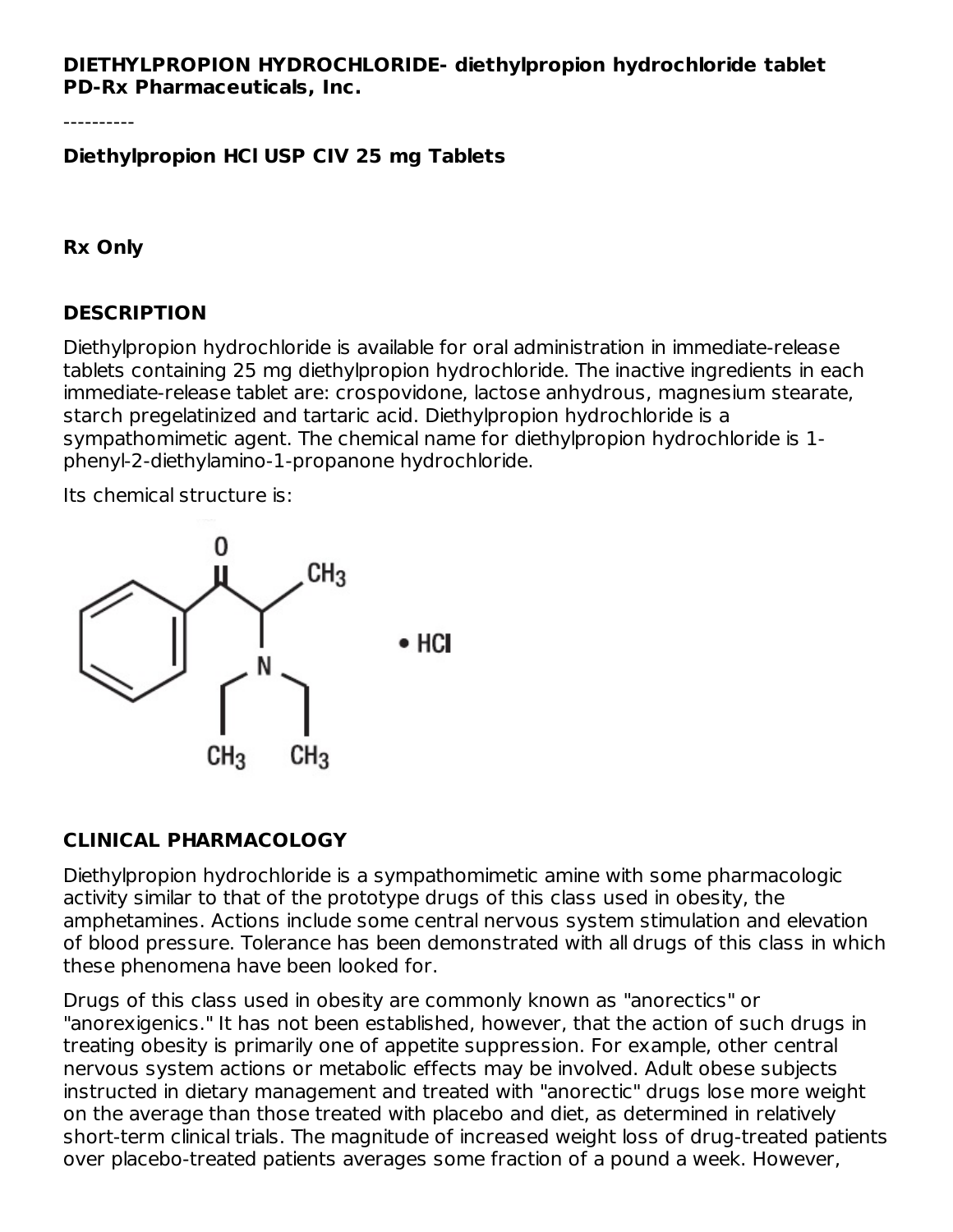individual weight loss may vary substantially from patient to patient. The rate of weight loss is greatest in the first weeks of therapy for both drug and placebo subjects and tends to decrease in succeeding weeks. The possible origins of the increased weight loss due to the various drug effects are not established. The amount of weight loss associated with the use of an "anorectic" drug varies from trial to trial, and the increased weight loss appears to be related in part to variables other than the drug prescribed, such as the physician/investigator relationship, the population treated, and the diet prescribed. Studies do not permit conclusions as to the relative importance of the drug and non-drug factors on weight loss.

The natural history of obesity is measured in years, whereas most studies cited are restricted to a few weeks duration; thus, the total impact of drug-induced weight loss over that of diet alone is unknown. Diethylpropion is rapidly absorbed from the GI tract after oral administration and is extensively metabolized through a complex pathway of biotransformation involving N-dealkylation and reduction. Many of these metabolites are biologically active and may participate in the therapeutic action of diethylpropion hydrochloride. Due to the varying lipid solubilities of these metabolites, their circulating levels are affected by urinary pH. Diethylpropion and/or its active metabolites are believed to cross the blood-brain barrier and the placenta.

Diethylpropion and its metabolites are excreted mainly by the kidney. It has been reported that between 75-106% of the dose is recovered in the urine within 48 hours after dosing. Using a phosphorescence assay that is specific for basic compounds containing a benzoyl group, the plasma half-life of the aminoketone metabolites is estimated to be between 4 to 6 hours.

The extended-release characteristics of the diethylpropion hydrochloride 75 mg formulation have been demonstrated by studies in humans in which plasma levels of diethylpropion-related materials were measured by phosphorescence analysis. Plasma levels obtained with the 75 mg diethylpropion hydrochloride formulation administered once daily indicated a more gradual release than an immediate-release formulation (three 25 mg tablets given in a single dose).

The diethylpropion hydrochloride 75 mg extended -release formulation has not been shown superior in effectiveness to the same dosage of the immediate-release formulation (one 25 mg tablet three times daily). After administration of a single dose of the diethylpropion hydrochloride 75 mg formulation (one 75 mg extended -release tablet) or diethylpropion hydrochloride solution (75 mg dose) in a crossover study using normal human subjects, the amount of parent compound and its active metabolites recovered in the urine within 48 hours for the two dosage forms were not statistically different.

## **INDICATIONS & USAGE**

Diethylpropion hydrochloride is indicated in the management of exogenous obesity as a short-term adjunct (a few weeks) in a regimen of weight reduction based on caloric restriction in patients with an initial body mass index (BMI) of 30 kg/m  $^2$  or higher and who have not responded to appropriate weight reducing regimen (diet and/or exercise) alone. Below is a chart of BMI based on various heights and weights. BMI is calculated by taking the patient's weight, in kilograms (kg), divided by the patient's height, in meters (m), squared. Metric conversions are as follows: pounds divided by  $2.2 = \text{kg}$ ; inches x  $0.0254$  = meters.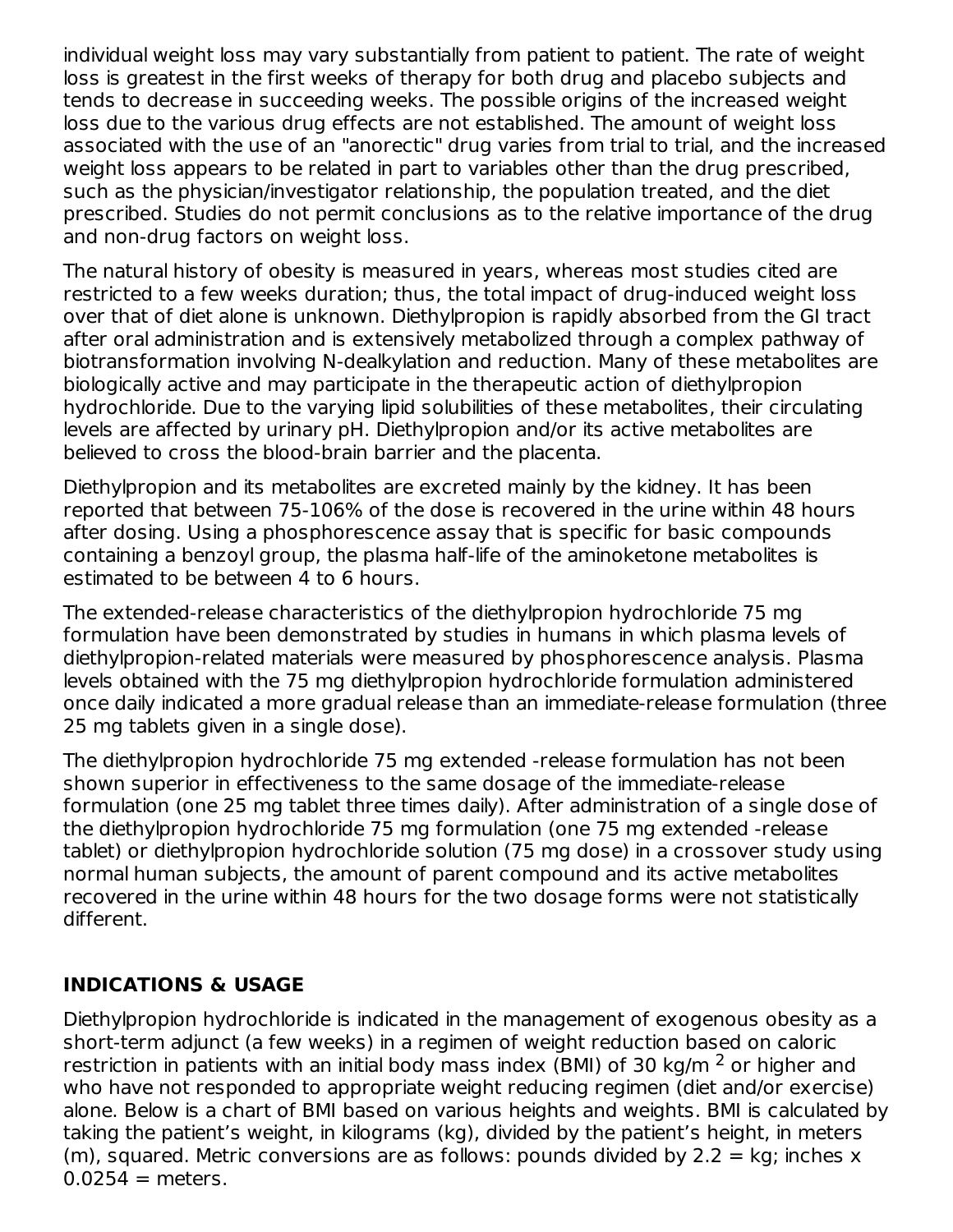| Weight (pounds) | Height (feet, inches) |       |       |       |       |       |
|-----------------|-----------------------|-------|-------|-------|-------|-------|
|                 | 5'0''                 | 5'3'' | 5'6'' | 5'9'' | 6'0'' | 6'3'' |
| 140             | 27                    | 25    | 23    | 21    | 19    | 18    |
| 150             | 29                    | 27    | 24    | 22    | 20    | 19    |
| 160             | 31                    | 28    | 26    | 24    | 22    | 20    |
| 170             | 33                    | 30    | 28    | 25    | 23    | 21    |
| 180             | 35                    | 32    | 29    | 27    | 25    | 23    |
| 190             | 37                    | 34    | 31    | 28    | 26    | 24    |
| 200             | 39                    | 36    | 32    | 30    | 27    | 25    |
| 210             | 41                    | 37    | 34    | 31    | 29    | 26    |
| 220             | 43                    | 39    | 36    | 33    | 30    | 28    |
| 230             | 45                    | 41    | 37    | 34    | 31    | 29    |
| 240             | 47                    | 43    | 39    | 36    | 33    | 30    |
| 250             | 49                    | 44    | 40    | 37    | 34    | 31    |

## **Body Mass Index (BMI), kg/m 2**

The usefulness of agents of this class (see CLINICAL PHARMACOLOGY) should be measured against possible risk factors inherent in their use such as those described below. Diethylpropion hydrochloride is indicated for use as monotherapy only.

# **CONTRAINDICATIONS**

Pulmonary hypertension, advanced arteriosclerosis, hyperthyroidism, known hypersensitivity or idiosyncrasy to the sympathomimetic amines, glaucoma, severe hypertension. (See PRECAUTIONS.)

Agitated states.

Patients with a history of drug abuse.

Use in combination with other anorectic agents is contraindicated.

During or within 14 days following the administration of monoamine oxidase inhibitors, hypertensive crises may result.

#### **WARNINGS**

**Diethylpropion hydrochloride should not be used in combination with other anorectic agents, including prescribed drugs, over-the-counter preparations, and herbal products.**

**In a case-control epidemiological study, the use of anorectic agents, including diethylpropion, was associated with an increased risk of developing pulmonary hypertension, a rare, but often fatal disorder. The use of anorectic agents for longer than 3 months was associated with a 23-fold increase in the risk of developing pulmonary hypertension. Increased risk of pulmonary hypertension with repeated courses of therapy cannot be excluded.**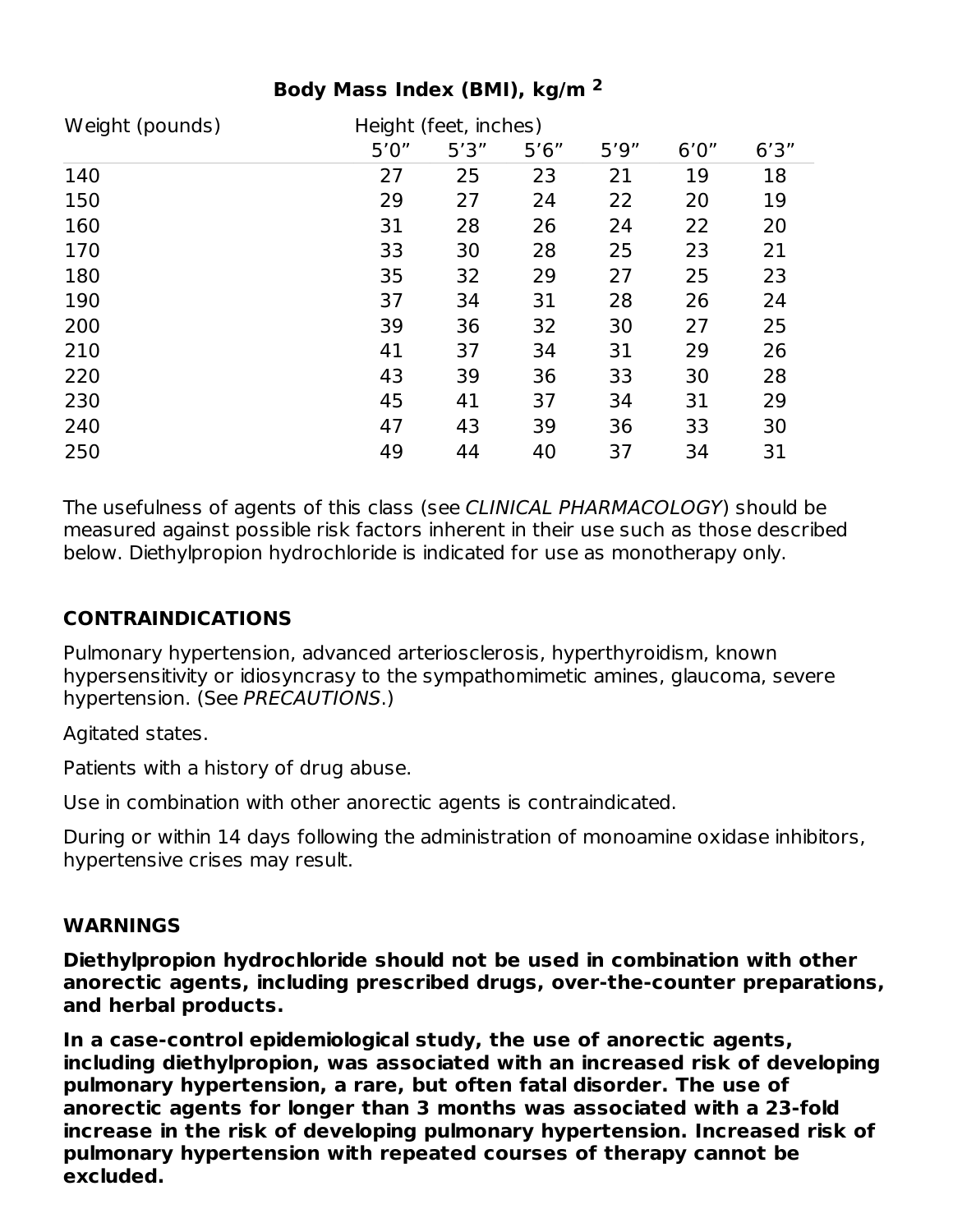The onset or aggravation of exertional dyspnea, or unexplained symptoms of angina pectoris, syncope, or lower extremity edema suggest the possibility of occurrence of pulmonary hypertension. Under these circumstances, diethylpropion hydrochloride should be immediately discontinued, and the patient should be evaluated for the possible presence of pulmonary hypertension.

**Valvular heart disease associated with the use of some anorectic agents such as fenfluramine and dexfenfluramine has been reported. Possible contributing factors include use for extended periods of time, higher than recommended dose, and/or use in combination with other anorectic drugs. Valvulopathy has been very rarely reported with diethylpropion hydrochloride monotherapy, but the causal relationship remains uncertain.** The potential risk of possible serious adverse effects such as valvular heart disease and pulmonary hypertension should be assessed carefully against the potential benefit of weight loss. Baseline cardiac evaluation should be considered to detect preexisting valvular heart diseases or pulmonary hypertension prior to initiation of diethylpropion hydrochloride treatment. Diethylpropion hydrochloride is not recommended in patients with known heart murmur or valvular heart disease. Echocardiogram during and after treatment could be useful for detecting any valvular disorders which may occur.

To limit unwarranted exposure and risks, treatment with diethylpropion hydrochloride should be continued only if the patient has satisfactory weight loss within the first 4 weeks of treatment (e.g., weight loss of at least 4 pounds, or as determined by the physician and patient).

Diethylpropion hydrochloride is not recommended for patients who used any anorectic agents within the prior year.

If tolerance develops, the recommended dose should not be exceeded in an attempt to increase the effect; rather, the drug should be discontinued. Diethylpropion hydrochloride may impair the ability of the patient to engage in potentially hazardous activities such as operating machinery or driving a motor vehicle; the patient should therefore be cautioned accordingly.

Prolonged use of diethylpropion hydrochloride may induce dependence with withdrawal syndrome on cessation of therapy. Hallucinations have occurred rarely following high doses of the drug. Several cases of toxic psychosis have been reported following the excessive use of the drug and some have been reported in which the recommended dose appears not to have been exceeded. Psychosis abated after the drug was discontinued.

When central nervous system active agents are used, consideration must always be given to the possibility of adverse interactions with alcohol.

## **PRECAUTIONS**

## **General**

Caution is to be exercised in prescribing diethylpropion hydrochloride for patients with hypertension or with symptomatic cardiovascular disease, including arrhythmias. Diethylpropion hydrochloride should not be administered to patients with severe hypertension.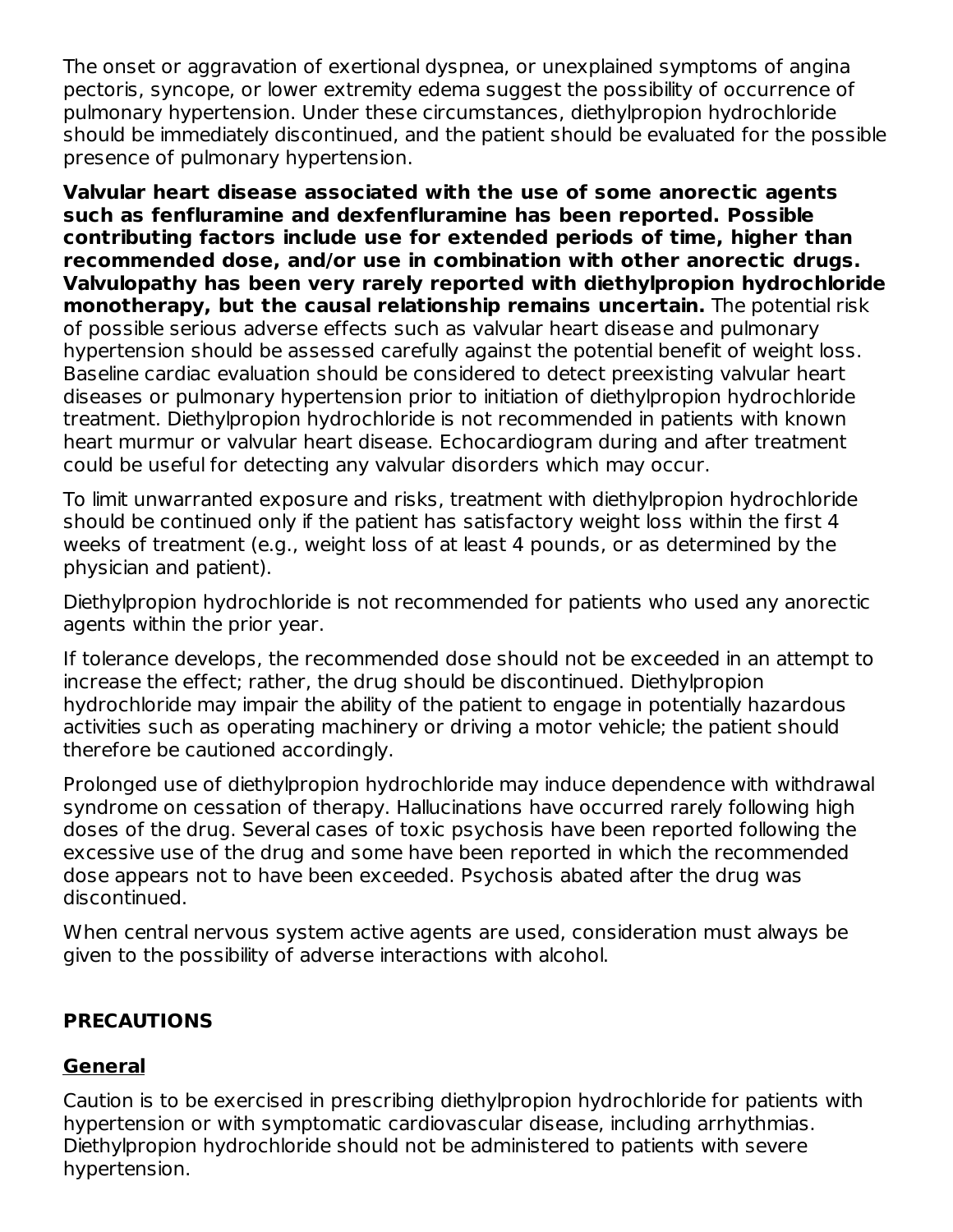Reports suggest that diethylpropion hydrochloride may increase convulsions in some epileptics. Therefore, epileptics receiving diethylpropion hydrochloride should be carefully monitored. Titration of dose or discontinuance of diethylpropion hydrochloride may be necessary.

The least amount feasible should be prescribed or dispensed at one time in order to minimize the possibility of overdosage.

## **Information for Patient**

The patient should be cautioned about concomitant use of alcohol or other CNS-active drugs and diethylpropion hydrochloride. (See WARNINGS.) The patient should be advised to observe caution when driving or engaging in any potentially hazardous activity.

## **Laboratory Tests**

None.

# **Drug Interactions**

Because diethylpropion hydrochloride is a monoamine, hypertension may result when this agent is used with monoamine oxidase (MAO) inhibitors (see CONTRAINDICATIONS).

Efficacy of diethylpropion with other anorectic agents has not been studied and the combined use may have the potential for serious cardiac problems; therefore, the concomitant use with other anorectic agents is contraindicated.

Antidiabetic drug requirements (i.e., insulin) may be altered. Concurrent use with general anesthetics may result in arrhythmias. The pressor effects of diethylpropion and those of other drugs may be additive when the drugs are used concomitantly; conversely, diethylpropion may interfere with antihypertensive drugs (i.e., guanethidine, αmethyldopa). Concurrent use of phenothiazines may antagonize the anorectic effect of diethylpropion.

## **Carcinogenesis, Mutagenesis, and Impairment of Fertility**

No long-term animal studies have been done to evaluate diethylpropion hydrochloride for carcinogenicity. Mutagenicity studies have not been conducted. Animal reproduction studies have revealed no evidence of impairment of fertility (see Pregnancy).

# **Pregnancy**

**Teratogenic Effects: Pregnancy Category B.** Reproduction studies have been performed in rats at doses up to 1.6 times the human dose (based on mg/m  $^2$ ) and have revealed no evidence of impaired fertility or harm to the fetus due to diethylpropion hydrochloride. There are, however, no adequate and well-controlled studies in pregnant women. Because animal reproduction studies are not always predictive of human response, this drug should be used during pregnancy only if clearly needed.

Spontaneous reports of congenital malformations have been recorded in humans, but no causal relationship to diethylpropion has been established.

**Nonteratogenic Effects.** Abuse with diethylpropion hydrochloride during pregnancy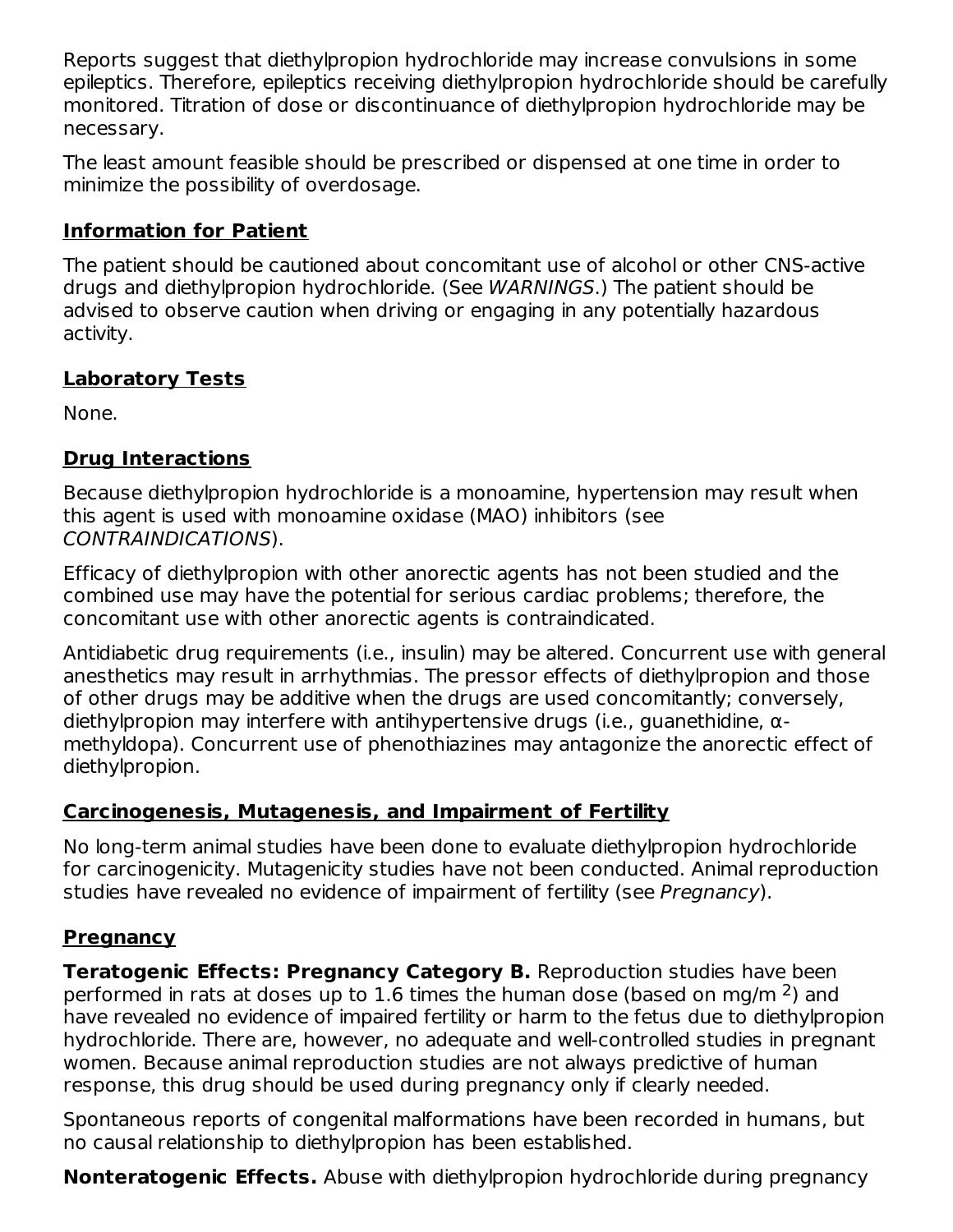may result in withdrawal symptoms in the human neonate.

## **Nursing Mothers**

Since diethylpropion hydrochloride and/or its metabolites have been shown to be excreted in human milk, caution should be exercised when diethylpropion hydrochloride is administered to a nursing woman.

## **Geriatric Use**

Clinical studies of diethylpropion hydrochloride did not include sufficient numbers of subjects aged 65 and over to determine whether they respond differently from younger subjects. Other reported clinical experience has not identified differences in responses between the elderly and younger patients. In general, dose selection for an elderly patient should be cautious, usually starting at the low end of the dosing range, reflecting the greater frequency of decreased hepatic, renal, or cardiac function, and of concomitant disease or other drug therapy.

This drug is known to be substantially excreted by the kidney, and the risk of toxic reactions to this drug may be greater in patients with impaired renal function. Because elderly patients are more likely to have decreased renal function, care should be taken in dose selection, and it may be useful to monitor renal function.

## **Pediatric Use**

Since safety and effectiveness in pediatric patients below the age of 16 have not been established, diethylpropion hydrochloride is not recommended for use in pediatric patients 16 years of age and under.

## **ADVERSE REACTIONS**

**Cardiovascular:** Precordial pain, arrhythmia (including ventricular), ECG changes, tachycardia, elevation of blood pressure, palpitation and rare reports of pulmonary hypertension. Valvular heart disease associated with the use of some anorectic agents such as fenfluramine and dexfenfluramine, both independently and especially when used in combination, have been reported. Valvulopathy has been very rarely reported with diethylpropion hydrochloride monotherapy, but the causal relationship remains uncertain.

**Central Nervous System:** In a few epileptics an increase in convulsive episodes has been reported; rarely psychotic episodes at recommended doses; dyskinesia, blurred vision, overstimulation, nervousness, restlessness, dizziness, jitteriness, insomnia, anxiety, euphoria, depression, dysphoria, tremor, mydriasis, drowsiness, malaise, headache, and cerebrovascular accident

**Gastrointestinal:** Vomiting, diarrhea, abdominal discomfort, dryness of the mouth, unpleasant taste, nausea, constipation, other gastrointestinal disturbances

**Allergic:** Urticaria, rash, ecchymosis, erythema

**Endocrine:** Impotence, changes in libido, gynecomastia, menstrual upset

**Hematopoietic System:** Bone marrow depression, agranulocytosis, leukopenia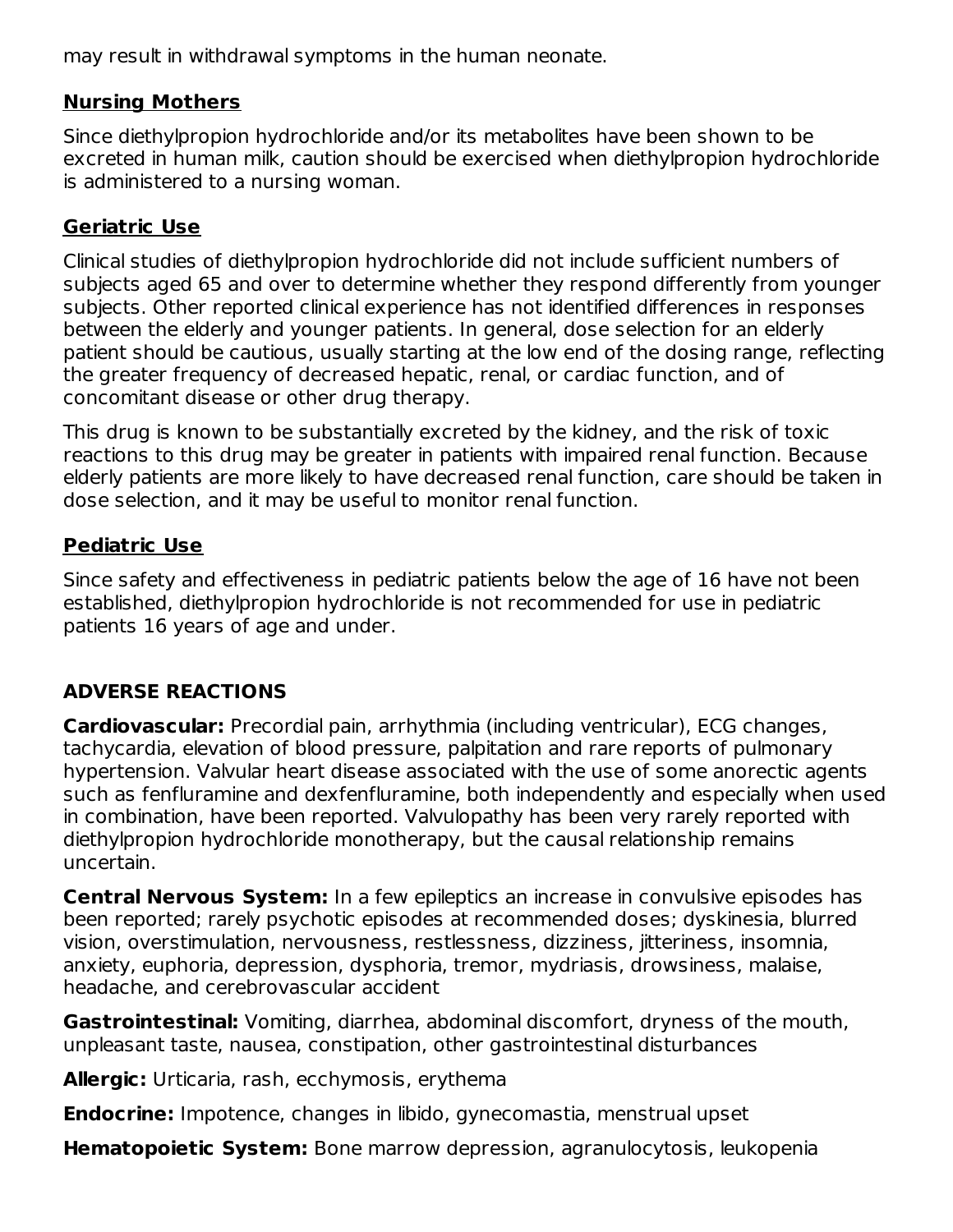**Miscellaneous:** A variety of miscellaneous adverse reactions has been reported by physicians. These include complaints such as dysuria, dyspnea, hair loss, muscle pain, increased sweating, and polyuria.

## **DRUG ABUSE AND DEPENDENCE**

Diethylpropion hydrochloride is a schedule IV controlled substance. Diethylpropion hydrochloride has some chemical and pharmacologic similarities to the amphetamines and other related stimulant drugs that have been extensively abused. There have been reports of subjects becoming psychologically dependent on diethylpropion. The possibility of abuse should be kept in mind when evaluating the desirability of including a drug as part of a weight reduction program. Abuse of amphetamines and related drugs may be associated with varying degrees of psychologic dependence and social dysfunction which, in the case of certain drugs, may be severe. There are reports of patients who have increased the dosage to many times that recommended. Abrupt cessation following prolonged high dosage administration results in extreme fatigue and mental depression; changes are also noted on the sleep EEG. Manifestations of chronic intoxication with anorectic drugs include severe dermatoses, marked insomnia, irritability, hyperactivity, and personality changes. The most severe manifestation of chronic intoxication is psychosis, often clinically indistinguishable from schizophrenia.

# **OVERDOSAGE**

Manifestations of acute overdosage include restlessness, tremor, hyperreflexia, rapid respiration, confusion, assaultiveness, hallucinations, panic states, and mydriasis.

Fatigue and depression usually follow the central stimulation.

Cardiovascular effects include tachycardia, arrhythmias, hypertension or hypotension and circulatory collapse. Gastrointestinal symptoms include nausea, vomiting, diarrhea, and abdominal cramps. Overdose of pharmacologically similar compounds has resulted in convulsions, coma and death.

The reported oral LD  $_{50}$  for mice is 600 mg/kg, for rats is 250 mg/kg and for dogs is 225 mg/kg.

Management of acute diethylpropion hydrochloride intoxication is largely symptomatic and includes lavage and sedation with a barbiturate. Experience with hemodialysis or peritoneal dialysis is inadequate to permit recommendation in this regard. Intravenous phentolamine (Regitine  $^{\circledR}$ ) has been suggested on pharmacologic grounds for possible acute, severe hypertension, if this complicates diethylpropion hydrochloride overdosage.

# **DOSAGE AND ADMINISTRATION**

Diethylpropion hydrochloride immediate-release:

One immediate-release 25 mg tablet three times daily, one hour before meals, and in midevening if desired to overcome night hunger.

## **Geriatric Use:**

This drug is known to be substantially excreted by the kidney, and the risk of toxic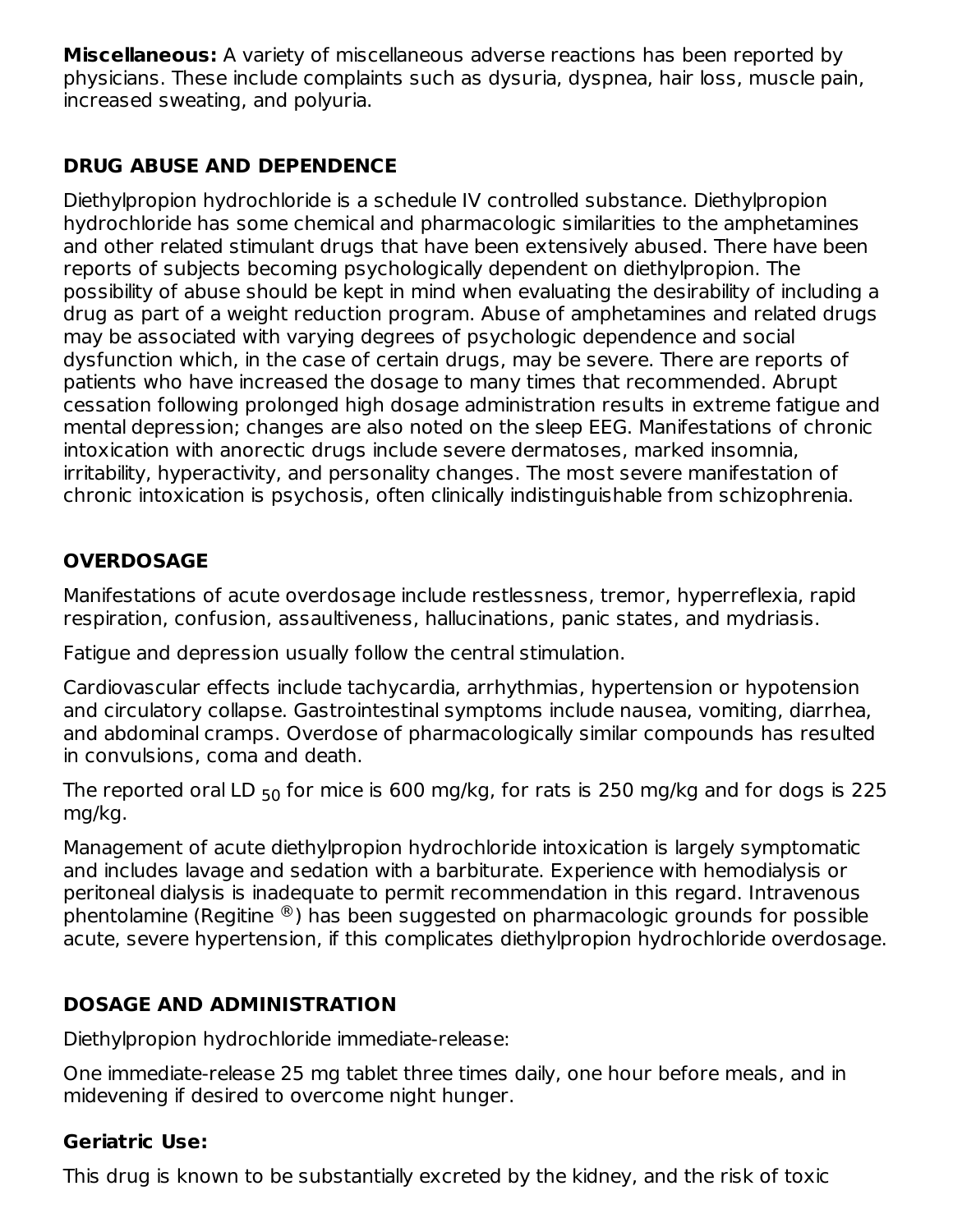reactions to this drug may be greater in patients with impaired renal function. Because elderly patients are more likely to have decreased renal function, care should be taken in dose selection, and it may be useful to monitor renal function. (See PRECAUTIONS, Geriatric Use.)

#### **HOW SUPPLIED**

25 mg immediate-release tablets in bottles of 7, 14, 21, 28, 30, 56, 60, 90, 100 and 180.

Each white to off white, round flat tablets debossed "K 44" on one side and plain on the other side.

Keep tightly closed. Store at 25°C (77°F); excursions permitted to 15-30°C (59-86°F) [see USP Controlled Room Temperature].

Rx only

## **PACKAGE LABEL.PRINCIPAL DISPLAY PANEL**



# **DIETHYLPROPION HYDROCHLORIDE**

diethylpropion hydrochloride tablet

| <b>Product Information</b>             |                                   |                           |                          |                                  |                 |
|----------------------------------------|-----------------------------------|---------------------------|--------------------------|----------------------------------|-----------------|
| <b>Product Type</b>                    | <b>HUMAN</b><br>PRESCRIPTION DRUG | <b>Item Code (Source)</b> |                          | NDC:43063-<br>348(NDC:10702-044) |                 |
| <b>Route of Administration</b>         | ORAI                              | <b>DEA Schedule</b>       |                          | <b>CIV</b>                       |                 |
|                                        |                                   |                           |                          |                                  |                 |
| <b>Active Ingredient/Active Moiety</b> |                                   |                           |                          |                                  |                 |
| <b>Ingredient Name</b>                 |                                   |                           | <b>Basis of Strength</b> |                                  | <b>Strength</b> |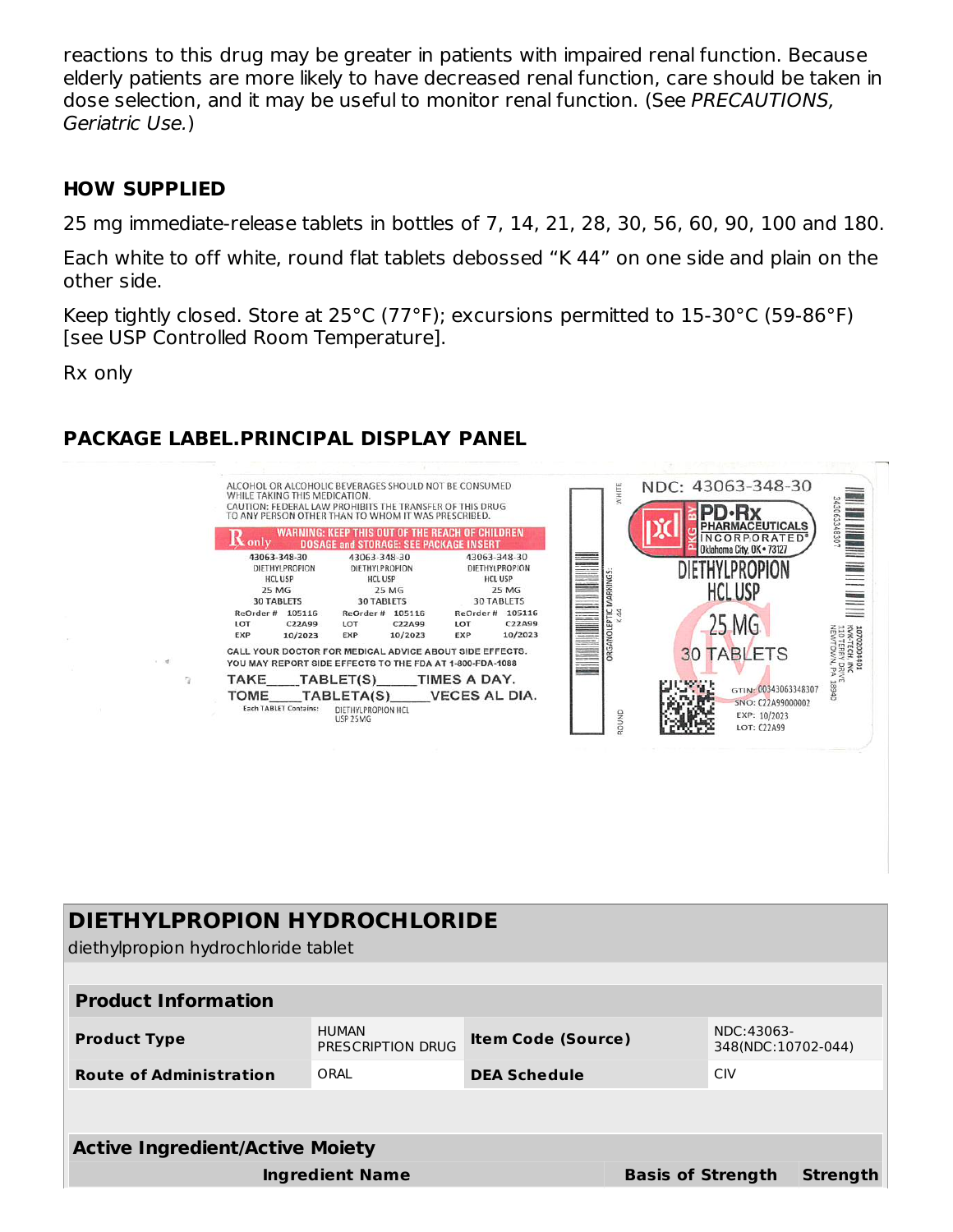| <b>Inactive Ingredients</b>                  |                 |  |  |  |
|----------------------------------------------|-----------------|--|--|--|
| <b>Ingredient Name</b>                       | <b>Strength</b> |  |  |  |
| <b>CROSPOVIDONE (UNII: 2S7830E561)</b>       |                 |  |  |  |
| <b>LACTOSE</b> (UNII: J2B2A4N98G)            |                 |  |  |  |
| <b>MAGNESIUM STEARATE (UNII: 70097M6I30)</b> |                 |  |  |  |
| <b>STARCH, CORN (UNII: O8232NY3SJ)</b>       |                 |  |  |  |
| <b>TARTARIC ACID (UNII: W48881119H)</b>      |                 |  |  |  |
|                                              |                 |  |  |  |
|                                              |                 |  |  |  |

| <b>Product Characteristics</b> |              |                     |                  |  |  |
|--------------------------------|--------------|---------------------|------------------|--|--|
| Color                          | white        | <b>Score</b>        | no score         |  |  |
| <b>Shape</b>                   | <b>ROUND</b> | <b>Size</b>         | 10 <sub>mm</sub> |  |  |
| <b>Flavor</b>                  |              | <b>Imprint Code</b> | K:44             |  |  |
| <b>Contains</b>                |              |                     |                  |  |  |

#### **Packaging**

| #                            | <b>Item Code</b>                    | <b>Package Description</b>                                            | <b>Marketing Start</b><br><b>Date</b> | <b>Marketing End</b><br><b>Date</b> |  |
|------------------------------|-------------------------------------|-----------------------------------------------------------------------|---------------------------------------|-------------------------------------|--|
| 1                            | NDC:43063-<br>348-07                | 7 in 1 BOTTLE, PLASTIC; Type 0: Not a Combination<br>Product          | 03/07/2012                            |                                     |  |
| $\overline{2}$               | NDC:43063-<br>348-14                | 14 in 1 BOTTLE, PLASTIC; Type 0: Not a<br><b>Combination Product</b>  | 03/07/2012                            |                                     |  |
| 3                            | NDC:43063-<br>348-21                | 21 in 1 BOTTLE, PLASTIC; Type 0: Not a<br><b>Combination Product</b>  | 03/07/2012                            |                                     |  |
| 4                            | NDC:43063-<br>348-28                | 28 in 1 BOTTLE, PLASTIC; Type 0: Not a<br><b>Combination Product</b>  | 03/07/2012                            |                                     |  |
| 5                            | NDC:43063-<br>348-30                | 30 in 1 BOTTLE, PLASTIC; Type 0: Not a<br><b>Combination Product</b>  | 03/07/2012                            |                                     |  |
| 6                            | NDC:43063-<br>348-56                | 56 in 1 BOTTLE, PLASTIC; Type 0: Not a<br><b>Combination Product</b>  | 03/07/2012                            |                                     |  |
| $\overline{ }$               | NDC:43063-<br>348-60                | 60 in 1 BOTTLE, PLASTIC; Type 0: Not a<br><b>Combination Product</b>  | 03/07/2012                            |                                     |  |
| 8                            | NDC:43063-<br>348-90                | 90 in 1 BOTTLE, PLASTIC; Type 0: Not a<br><b>Combination Product</b>  | 03/07/2012                            |                                     |  |
| 9                            | NDC:43063-<br>348-01                | 100 in 1 BOTTLE, PLASTIC; Type 0: Not a<br><b>Combination Product</b> | 03/07/2012                            |                                     |  |
| 10                           | NDC:43063-<br>348-93                | 180 in 1 BOTTLE, PLASTIC; Type 0: Not a<br><b>Combination Product</b> | 03/07/2012                            |                                     |  |
|                              |                                     |                                                                       |                                       |                                     |  |
| <b>Marketing Information</b> |                                     |                                                                       |                                       |                                     |  |
|                              | <b>Marketing</b><br><b>Category</b> | <b>Application Number or Monograph</b><br><b>Citation</b>             | <b>Marketing Start</b><br>Date        | <b>Marketing End</b><br><b>Date</b> |  |